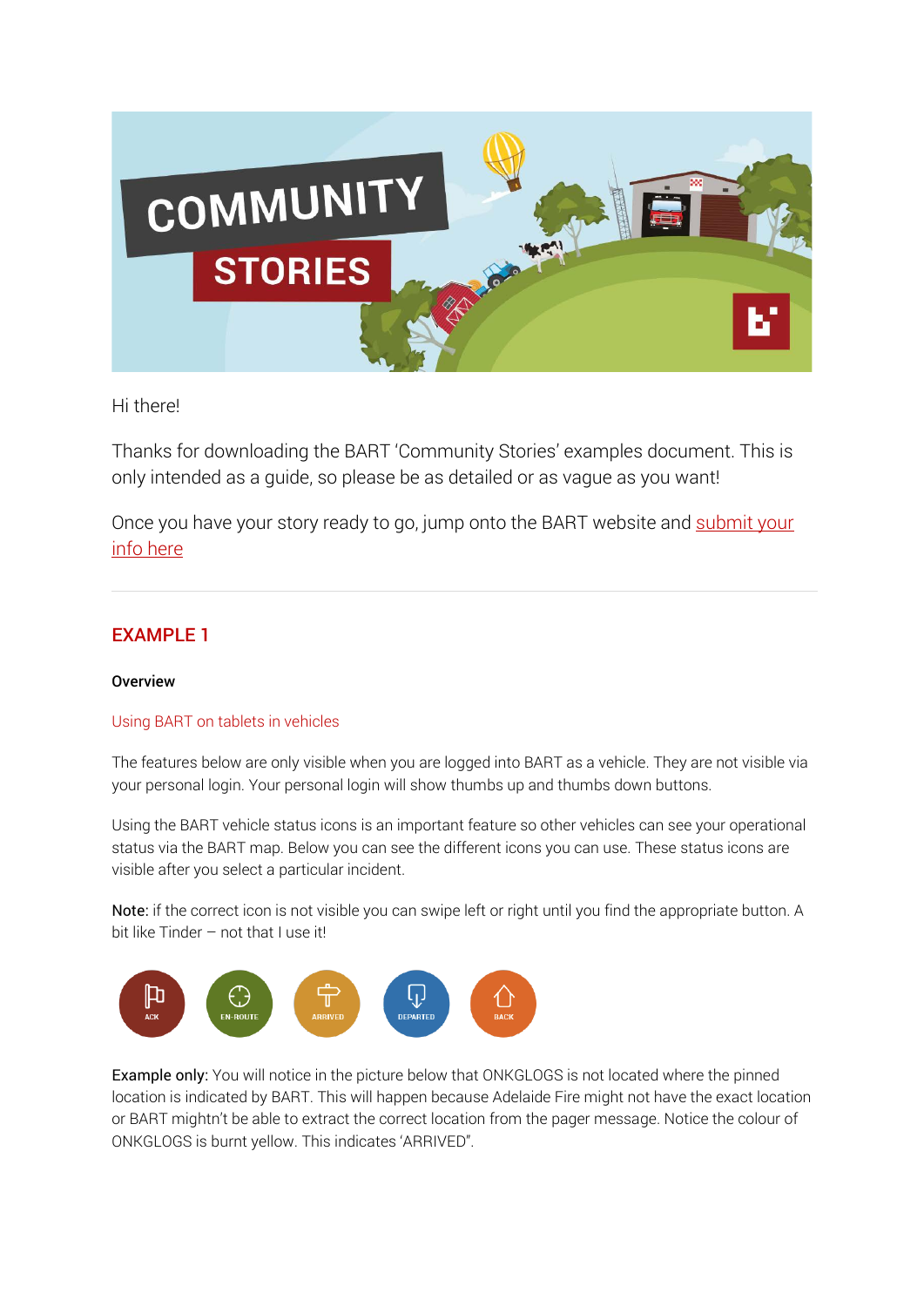Other vehicles travelling to the incident can determine the exact location of the job using BART and viewing the vehicle status icon. Lobethal brigade used this method at a structure fire located between Lobethal and Mt Torrens. Not only did this identify the exact location for other crews responding, it helped the Group Duty Officer to determine that at least one crew was on scene and getting to work.



During our strike team response to Birdwood earlier this year I was able to tell Region One that our vehicles were on scene and where they were located just by using the BART Dashboard. As you can see from the above information by using BART on the tablets in our vehicles it can provide important information to other people.

# EXAMPLE 2

#### **Overview**

An ambulance service in South Australia has discovered a great way to maintain internet connectivity as it travels from Adelaide to Mt Gambier.

As volunteer paramedics, they transport patients from doctor's surgeries to hospitals around the state. Operating with eight vehicles, doctors can request ambulances through BART using their Outlook email client straight from a desktop.

Instead of having a tablet within their appliance with a sim card, they've opted to setup a cost effective WIFI system. This WIFI system has allowed them to create a 'hot zone' around their appliance, which enables them to link up all their comms gear - including BART.